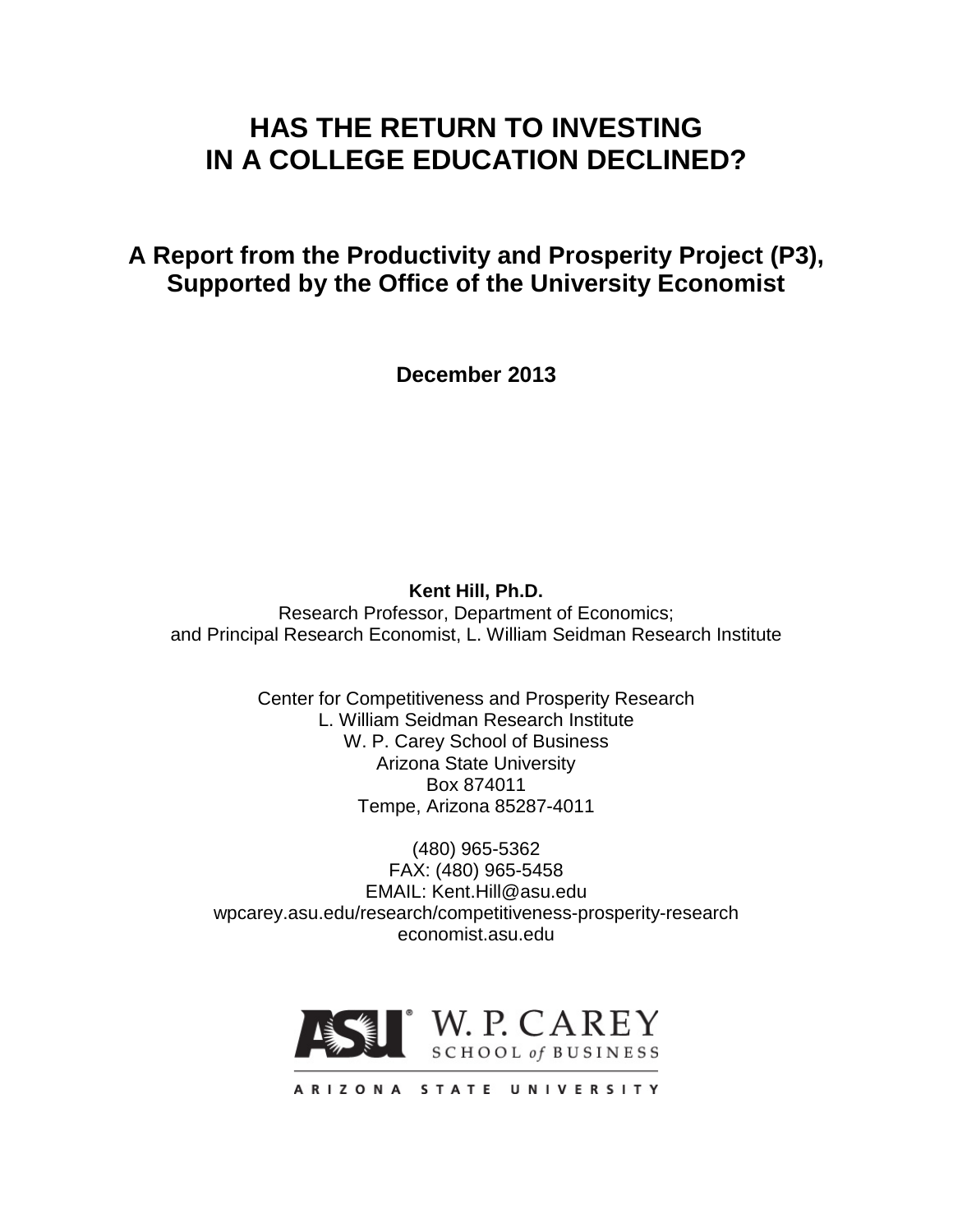# **TABLE OF CONTENTS**

| Summary                                      |                |
|----------------------------------------------|----------------|
| <b>Recent Criticism</b>                      | 2              |
| <b>Tuition Trends</b>                        | $\overline{4}$ |
| <b>Earnings Trends</b>                       | 5              |
| Changes in the Return on a College Education | 8              |
| Endnotes                                     | 11             |
| References                                   | 12             |

# **LIST OF TABLES**

| 1. Value of a Bachelor's Degree in the United States |  |
|------------------------------------------------------|--|
|------------------------------------------------------|--|

# **LIST OF CHARTS**

| 1. Tuition and Fees at Four-Year Institutions by Type of Institution                 | 4  |
|--------------------------------------------------------------------------------------|----|
| 2. Unemployment Rates by Level of Education                                          | -5 |
| 3. College Earnings Premium for Full-Time, Year-Round Male Workers                   | 6  |
| 4. Comparing the College Earnings Premium for Male Workers: 2000 Through 2002 Versus |    |
| 2010 Through 2012                                                                    |    |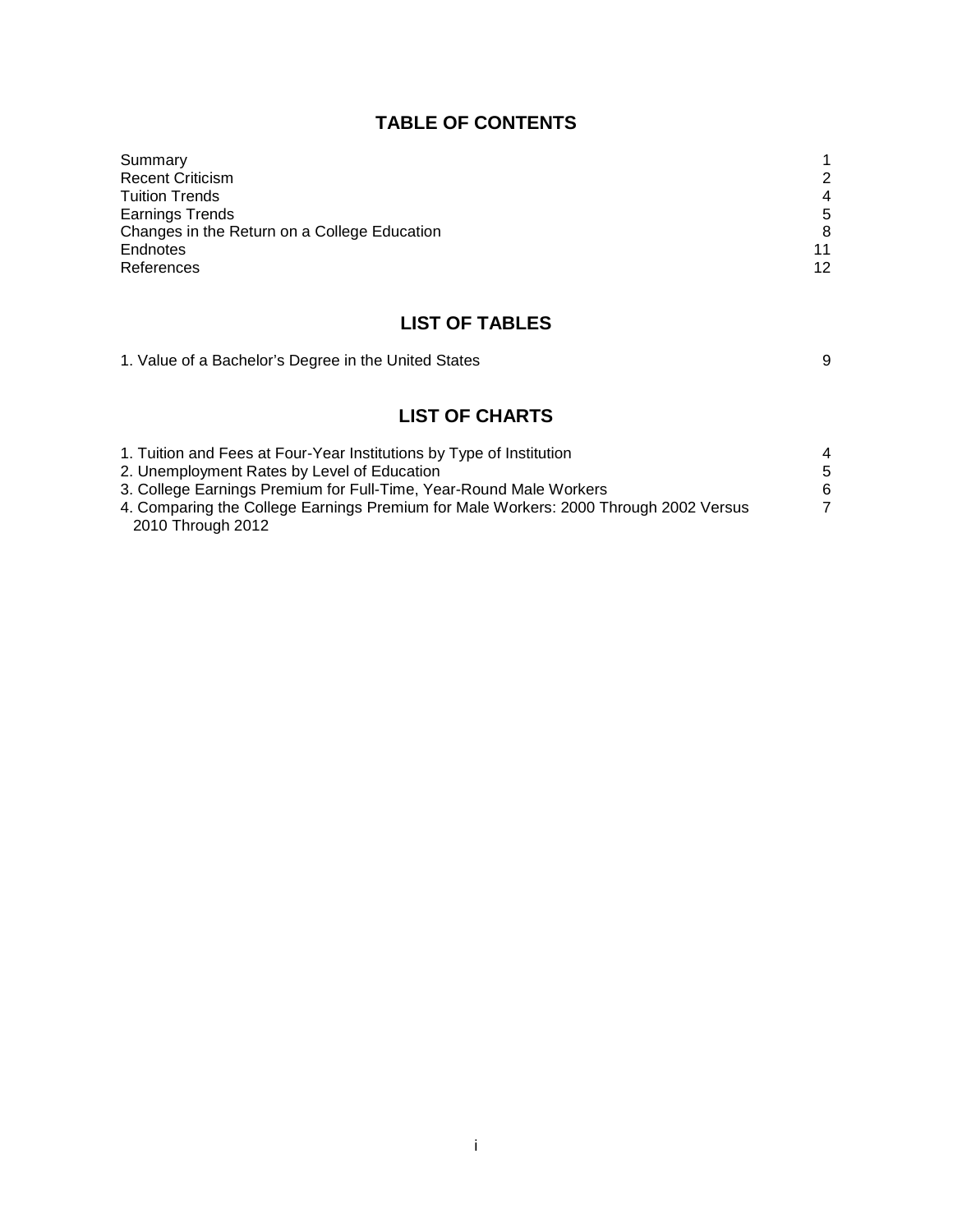#### **SUMMARY**

A number of articles have appeared recently questioning the proposition that higher education, e.g., a four-year college education, provides a very high financial return. Several sound and important points are made which need to be recognized if students are to make good choices about investing in higher education. The purpose of this report is to evaluate the particular claim that the return to a college education has declined broadly for the average student who successfully completes a four-year program.

Using data on tuition and earnings for the period from 2000 through 2002, the annualized real internal rate of return on a four-year college investment is estimated to be 14.2 percent. College tuition rates have outpaced inflation over the past 10 years. The earnings premium received by college graduates over what is earned by those who have only completed high school also has declined, although it remains near levels that have been unmatched over the past 100 years. The combination of rising tuition and a declining college earnings premium serves to reduce the real internal rate of return calculated for the period from 2010 through 2012 to 13.0 percent. So there is indeed evidence of a fall in the average return on a college investment over the past decade. But the estimated return is still very high and remains well above the long-run returns provided by financial assets, including the stock market.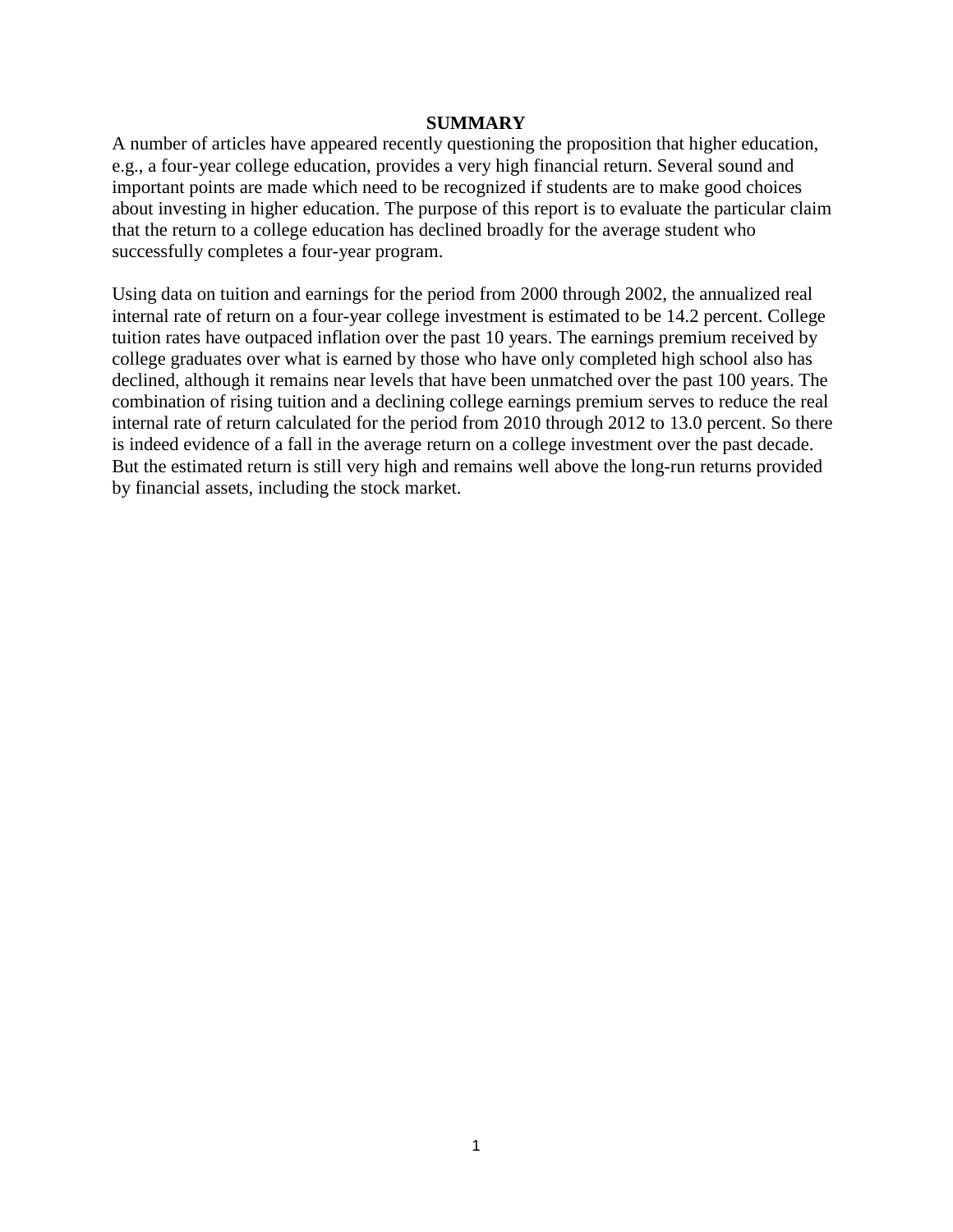#### **RECENT CRITICISM**

A principal point made by several authors is that the return realized by a college student varies greatly depending on the type of institution attended and the major or field of study chosen (Schneider 2010, Owen and Sawhill 2013, and Selingo 2013). The recent attention given to the variability of financial returns across individuals has been driven by the emergence of new data sources which make it possible to measure these differences with greater detail and specificity.<sup>1</sup>

That some college graduates enjoy much more financial success than others is no real surprise. Graduates of top Ivy-League schools expect that they will earn more upon graduation than will graduates of colleges with less-highly ranked faculty and less selective admissions policies. Students have long been aware that they will have a difficult time finding high-paying jobs if they major in psychology, history, or the arts. For decades, students have been responding to job market realities by increasingly choosing to major in accounting, finance, or computer science. Nevertheless, it may be that the variability in the financial rewards from a college education has widened recently with respect to institutions and fields of study. Any improvements in information that enable students to make better choices about their higher education should certainly be welcomed.

In questioning the policy of broadly encouraging students to attend college, several authors emphasize that there is a significant chance that a student will not be able to complete a four-year program (Vedder 2011, Canon and Gascon 2012, and Owen and Sawhill 2013). Recent data indicate that, on average, fewer than 60 percent of those who enter a four-year school finish within six years. At four-year public universities, the failure rate may be as high as 50 percent. Failure rates appear to have increased with the growth in college enrollments. Those who drop out of college incur substantial costs, economic and psychological. Both the prospective student and the institution need to be realistic about the college readiness of an applicant and the likelihood that he or she will be able to complete a program of study.

Some who take a contrarian view to the value of attending college caution that the return is highly variable across individuals and that failure rates are high but concede that on average, for those who complete a four-year degree, the financial benefits greatly exceed the costs (Owen and Sawhill 2013). There are others, however, who have suggested that the return to a college education is in general decline, even for the average graduate (The Economist 2012 and Folbre 2013). Every article written about the financial worth of a college degree points out that tuition rates have been rising rapidly, much faster than the average rate of inflation. High tuition costs, in themselves, could undermine the return on a college education. On the benefits side, it is noted that unemployment rates among college graduates have risen sharply in the Great Recession and that an increasing number of graduates are underemployed and/or are disappointed with their earnings experiences. Folbre speculates that we may be witnessing a fundamental change in the demand for college-educated labor, where only the demand for graduates with highly specific technical skills has remained strong while the demand for versatile liberal arts graduates has fallen. The Economist warns of a decline in the quality of graduates. Students are spending less time studying, an increasing number of college courses require very little reading, and literacy of college graduates is declining. With a fall in the average quality of college graduates, it would be surprising if at some point market wages did not weaken correspondingly.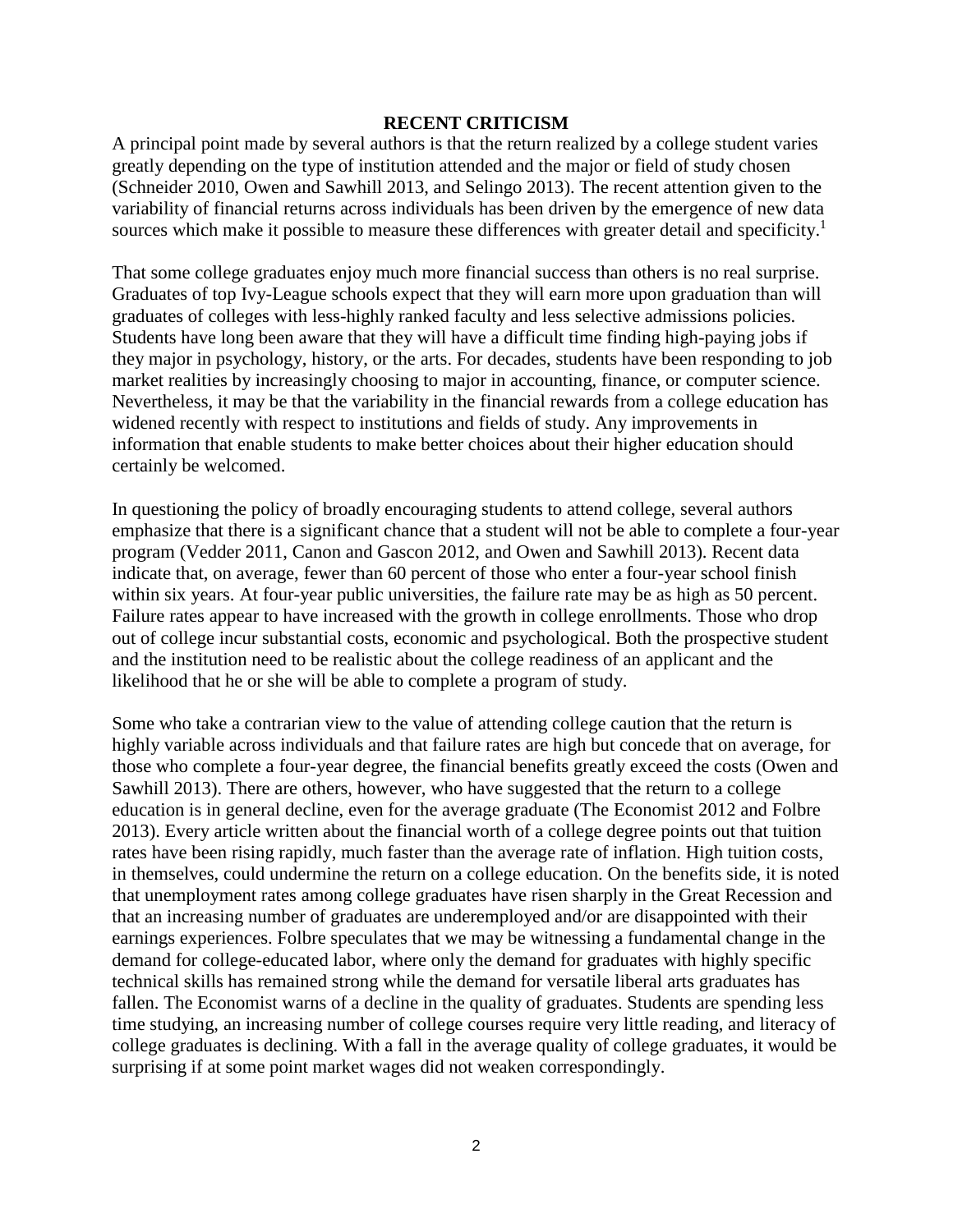This report will evaluate the claim that the return to investing in college has declined for the average student who successfully completes a four-year program. The analysis focuses on a 10 year period, from 2000 through 2002 to 2010 through 2012. The calculations are based on average net tuition rates across U.S. four-year colleges and universities and mean earnings by level of education as estimated by the Census Bureau from its Current Population Survey. Threeyear periods are used to reduce sampling error from this survey.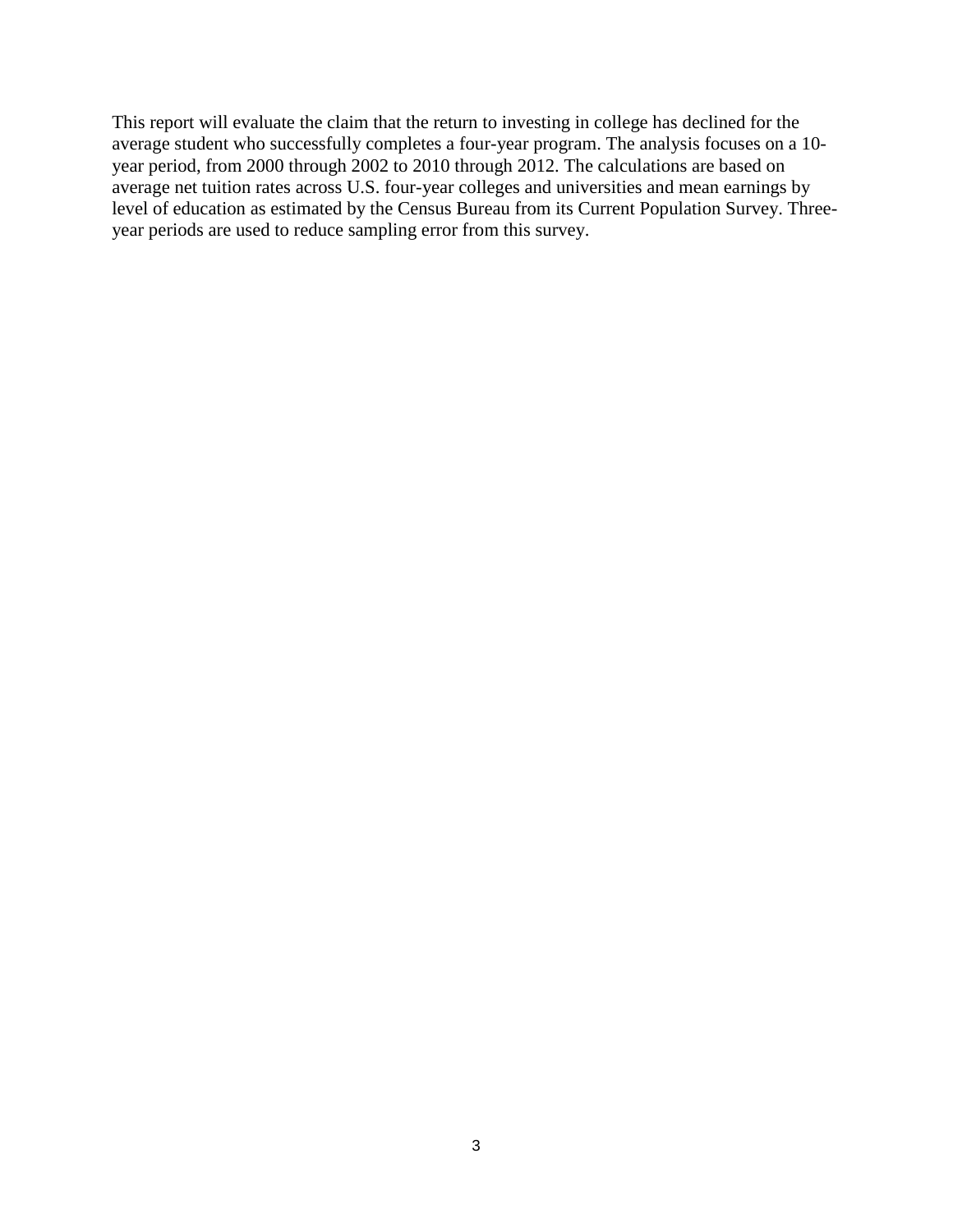#### **TUITION TRENDS**

Average tuition and fees for full-time students at U.S. four-year universities have increased by 76 percent over the most recent 10-year period for which data are available, from \$7,372 in 2001 to \$12,967 in 2011. Of course, there has been some general inflation over this period. Chart 1 shows what has happened since 1980 to inflation-adjusted tuition rates. Tuition rates were adjusted for inflation using the U.S. Consumer Price Index (CPI-U) and then expressed as an index with 1980 equal to 100. Three series are shown: tuition at public four-year institutions, tuition at private four-year institutions, and an overall average weighted by enrollments.

What is striking about the figures shown in Chart 1 is not that tuition has outpaced inflation over the past 10 years. Inflation-adjusted tuition rates have been rising since 1980. In fact, real average tuition rates have increased more slowly in recent years, at an annual rate of 3.3 percent from 2001 through 2011 as compared with an annual rate of 4.0 percent from 1980 through 2001. What is really notable about the last 10 years is the divergence in public and private tuition trends. From 2001 through 2011, inflation-adjusted tuition at public institutions increased at an average annual rate of 4.8 percent, while real tuition at private schools rose only 1.5 percent per year. The more rapid rise in tuition rates at public universities has been driven in part by a decline in real government appropriations per student in states throughout the nation.

Chart 1 does confirm the frequent claim that college tuition rates have increased significantly for the average student. To be fair, it should also be recognized that financial aid received by students has also grown rapidly. Pell grant awards per undergraduate student, for example, have increased from \$580 in 2001 to \$1,975 in 2011. Tuition net of these scholarships has risen 62 percent over the 10-year period. This is still much more rapid than the general rate of inflation. When examining whether the return on a college education has declined, it is necessary to incorporate the effects of rising tuition.





Source: National Center for Education Statistics.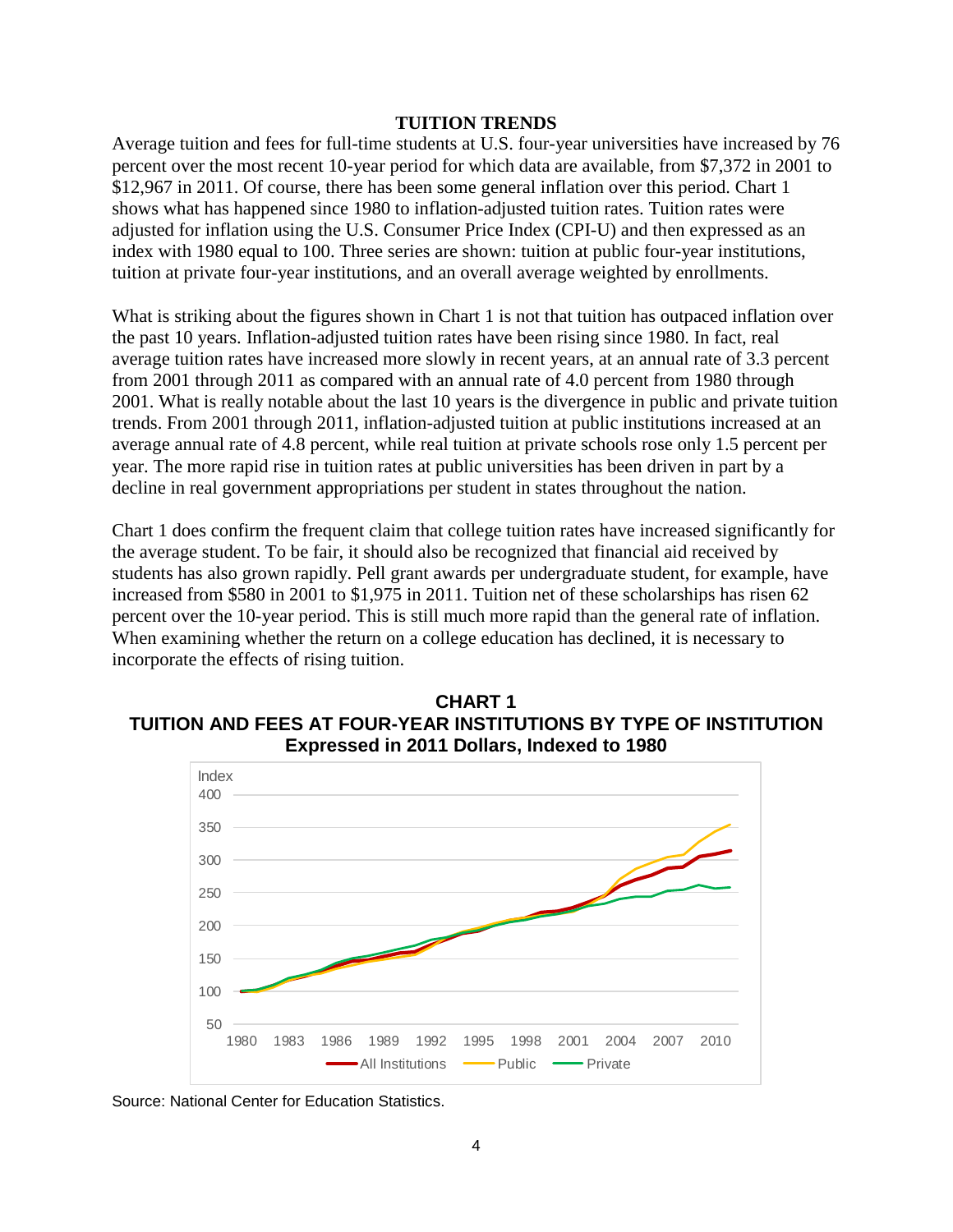## **EARNINGS TRENDS**

Have labor market outcomes deteriorated for college graduates? Start with unemployment rates (see Chart 2). Unemployment rates for those with at least a bachelor's degree have risen in recent years, from 2.0 percent in 2007 to 4.0 percent in 2012. Of course, this may be a cyclical and temporary phenomenon associated with the Great Recession. A more important point to be made, however, is that it is not the unemployment rate of college graduates per se that matters, but their unemployment rate relative to the unemployment rate of those with only a high school degree. The return on a college investment depends on the labor market success of college graduates compared to the experiences of those trying to find work with only a high school degree. As Chart 2 makes clear, unemployment rates for those with at least a bachelor's degree are still well below the unemployment rates of high school graduates. The gap, in fact, widened during the Great Recession in favor of college graduates. In any case, there is certainly no evidence of a long-term decline in the unemployment gap.

Some who argue that the financial worth of a college degree has declined point out that the earnings of graduates have failed to keep pace with inflation (The Economist 2012). Indeed, real mean earnings of men with only a four-year college degree have fallen 11 percent over the past 12 years, from \$91,710 in 2000 (when expressed in 2012 dollars) to \$81,380 in 2012. But again, it is the differential in the earnings of college graduates relative to the earnings of high school graduates that matters, not the level of college earnings.

Chart 3 provides information on trends since 1980 in the college earnings premium for men who work full time. The data are from the Census Bureau's Current Population Survey. The earnings premium is defined as the percentage excess of mean earnings of those with a bachelor's degree over the mean earnings of those with only a high school degree. Any turning point in the college earnings premium is likely to become evident first among workers in young age groups. So, the





Source: U.S. Department of Labor, Bureau of Labor Statistics, Current Population Survey.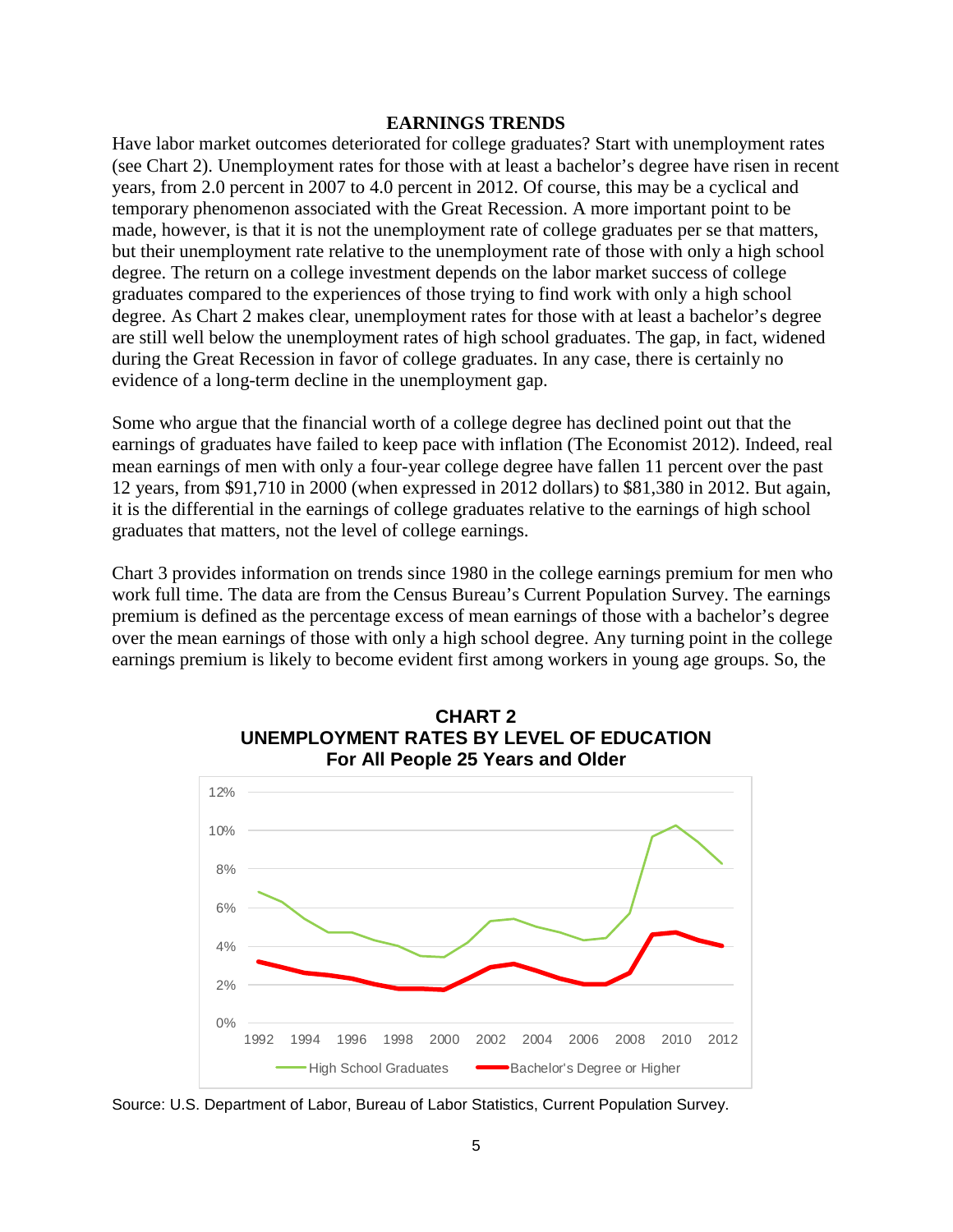



**AGES 25 TO 34**





Source: U.S. Department of Commerce, Census Bureau, Current Population Survey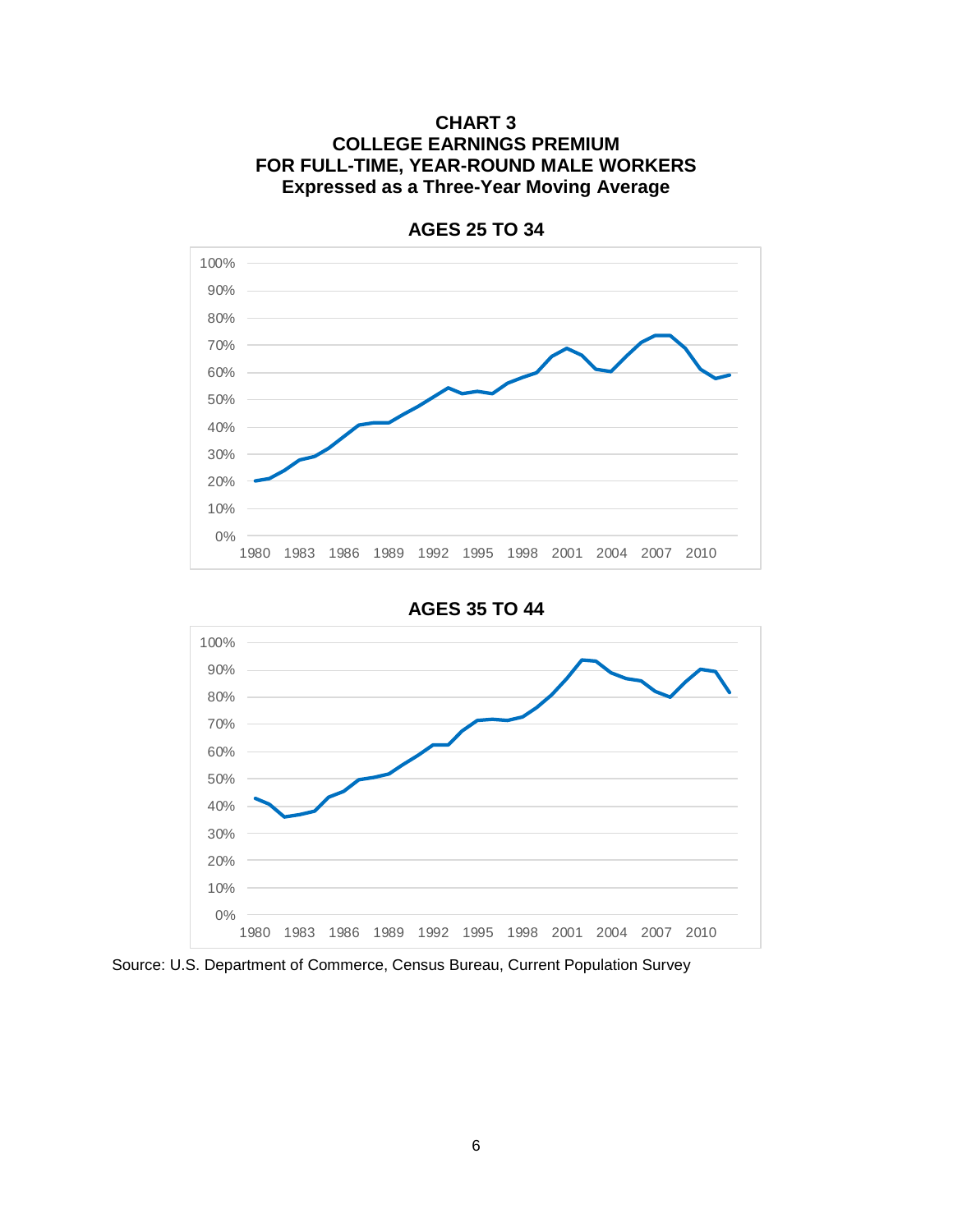graphs focus on the earnings premium for men between 25 and 34 years old and between 35 and 44 years old. Because of high year-to-year sampling variability, the data are smoothed using a three-year moving average.

Both of the graphs in Chart 3 clearly reveal that a shift has occurred in long-run trends in the college earnings premium beginning sometime around the year 2000. The steady upward march in the earnings premium that was present throughout the 1980s and 1990s ended about a decade ago. Because of recent volatility in the premium, volatility that may be associated with the last two recessions, any new trend is difficult to identify. But the earnings premium of college graduates in today's labor market is certainly no more favorable, and may be somewhat less so, than the premium enjoyed by graduates a decade ago. Having said this, it is important to keep in mind that the current college earnings premium is still near the historical highs of the past 100 years (Goldin and Katz 2008).

Specific calculations made to measure the extent of any decline in the return to a college education use averages of data over two time periods: 2000 through 2002 and 2010 through 2012. Chart 4 shows for each five-year age group what happened to the male college earnings premium between these two periods. The chart indicates that there has indeed been a general decline in the earnings premium. The premium has fallen for every age group except for workers aged 50 to 54. Calculations of internal rates of return presented in the next section will reveal the extent to which these changes in the earnings premium, along with increases in tuition, have affected the return on a college investment.



**CHART 4 COMPARING THE COLLEGE EARNINGS PREMIUM FOR MALE WORKERS: 2000 THROUGH 2002 VERSUS 2010 THROUGH 2012**

Source: U.S. Department of Commerce, Census Bureau, Current Population Survey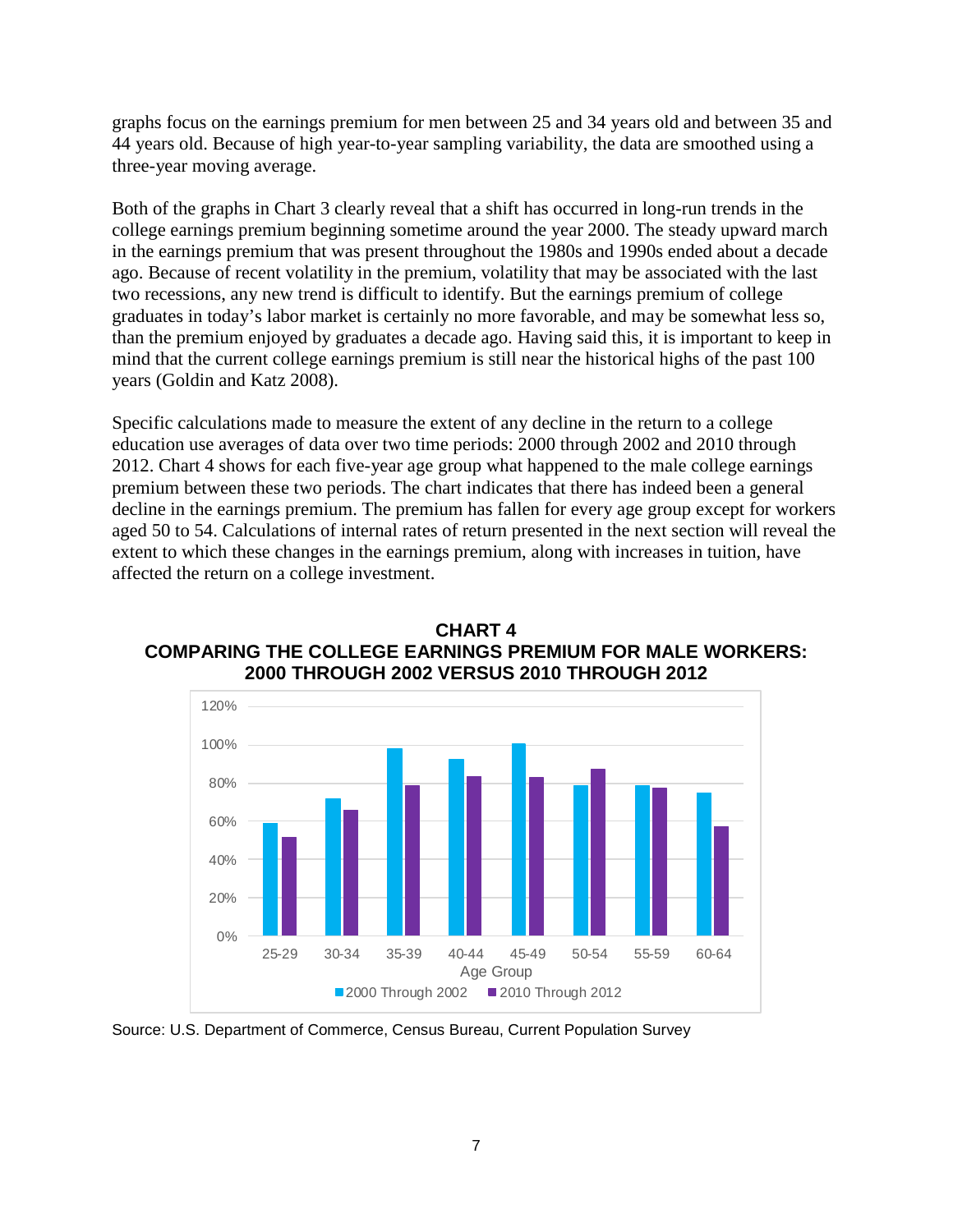## **CHANGES IN THE RETURN ON A COLLEGE EDUCATION**

Table 1 provides a basic cost-benefit analysis of the decision to invest in a four-year college education. The top of Table 1 is based on data from the period 2000 through 2002; in the bottom portion, the analysis is repeated using data from the period 2010 through 2012. The decision represented is whether an 18-year-old should spend four years getting a bachelor's degree or stop with a completed high school diploma and enter the job market right away. Because men typically have fewer career interruptions than women, the methodology is simpler and the results easier to interpret if the analysis is done for men.

The costs of going to college consist of tuition and fees net of scholarships and the earnings foregone while the individual is in college. If the individual decides to attend college, it is assumed that he will devote all of his time to school work (no part-time employment) and finish in four years. The benefits of going to college consist of the incremental increase in earnings made possible by a college education. The college earnings premium is taken directly from data collected in the Current Population Survey for the period of study, e.g., mean earnings of fulltime, year-round male workers from 2000 through 2002 or 2010 through 2012 cross-tabulated by age and level of education. The individual is assumed to work continuously through age 65. For each period of study, the calculations utilize data which are in that period's dollars. So the calculated return is a real return.

The top portion of Table 1 shows the value of a four-year college education as estimated from data for the period from 2000 through 2002. Average net tuition and fees at that time were \$6,792, or approximately \$27,200 over four years. The other component of the cost of going to college, the earnings foregone while the individual is in college and out of the labor force, is \$87,800. This opportunity cost is three times as large as the out-of-pocket tuition expenses. The lifetime earnings benefit of going to college is \$1,350,100, which is 11½ times as large as the total cost. Of course, these simple sums greatly exaggerate the value of a college education because they fail to account for the time value of money. The earnings benefits of a college education are much more distant than the costs. Using a 4 percent real interest rate to discount figures to the period when the individual is 18 years old, the present value of the lifetime earnings premium proves to be \$502,600. The present value of benefits net of costs is \$394,300.

The value of a college education should be expressed net of costs and in present value terms. So, it is accurate to say that the expected value of a college education at this time was around \$395,000. It would be wrong and seriously misleading to use the undiscounted lifetime earnings total to say that a college education was worth an extra \$1.35 million. This is the primary point made by Mark Schneider in his 2009 article "How Much is that Bachelor's Degree Really Worth? The Million Dollar Misunderstanding."

Another way of expressing the investment value of a college education is to calculate its "internal rate of return." This is the annualized discount rate that would equalize the present value of benefits with the present value of costs. The concept of internal rate of return allows the value of investments with different lifetimes or terms to maturity to be directly compared. Using data for the period from 2000 through 2002, the (real) internal rate of return on a four-year college investment is found to be 14.2 percent. In making these calculations, it was assumed that the individual completed his program of study in four years, and no adjustment was made for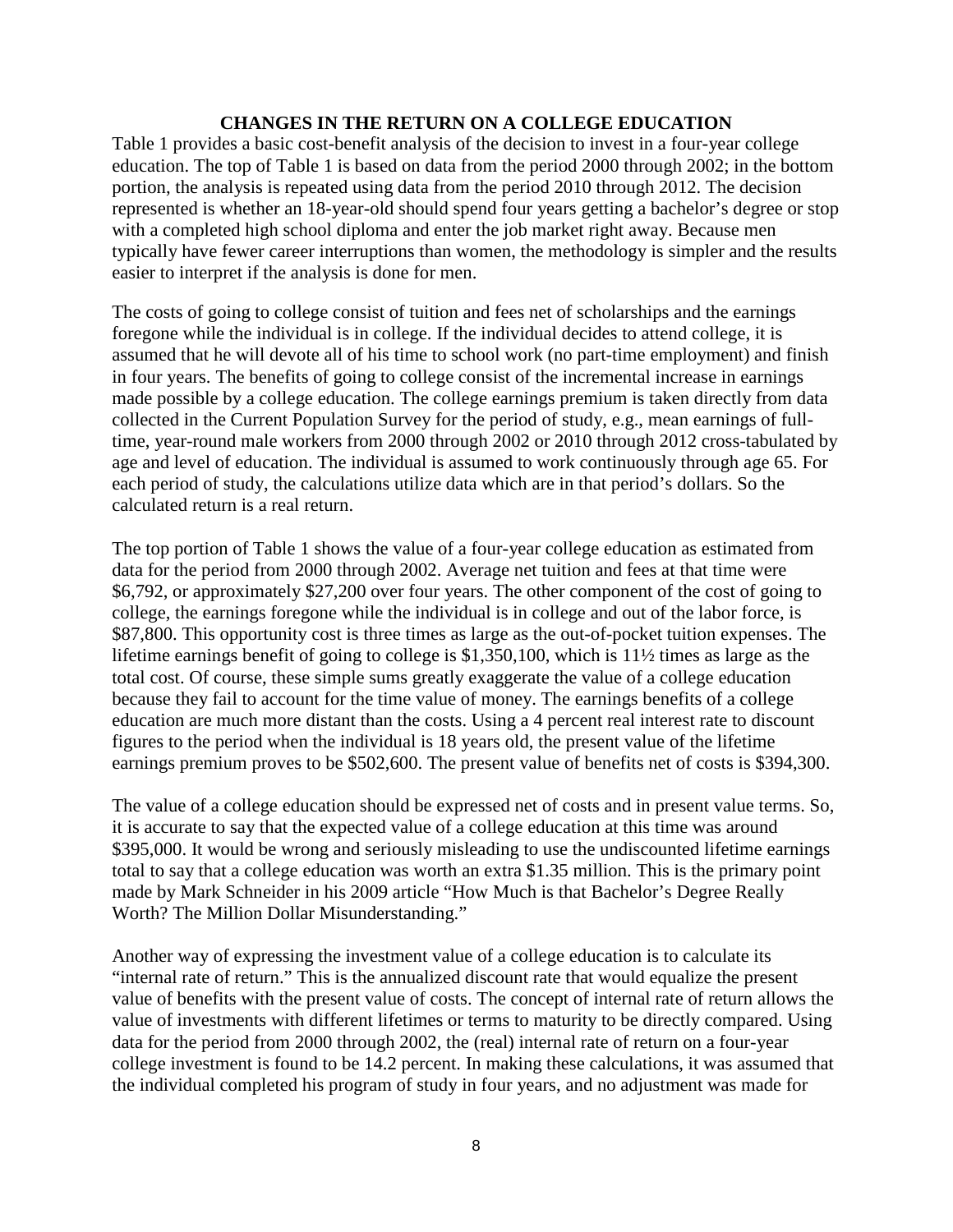# **TABLE 1 VALUE OF A BACHELOR'S DEGREE IN THE UNITED STATES Based on Mean Earnings of Full-Time, Year-Round Male Workers**

| Costs (Ages 18 to 21)                                       |           |
|-------------------------------------------------------------|-----------|
| Net Tuition and Fees                                        | \$27,200  |
| Foregone Earnings                                           | 87,800    |
| Total Costs                                                 | 115,000   |
| <b>Total Costs Discounted at 4 Percent Real Interest</b>    | 108,300   |
| Benefits (Ages 22 to 65)                                    |           |
| Earnings for High School Graduates                          | 1,687,600 |
| Earnings for Holders of a Bachelor's Degree                 | 3,037,700 |
| Differential in Earnings                                    | 1,350,100 |
| Earnings Differential Discounted at 4 Percent Real Interest | 502,600   |
| Net Present Value of a Bachelor's Degree                    | 394,300   |
| Internal Rate of Return                                     | 14.2%     |
| <b>2010 THROUGH 2012</b>                                    |           |
| Costs (Ages 18 to 21)                                       |           |
| Net Tuition and Fees                                        | \$44,000  |
| Foregone Earnings                                           | 96,200    |
| Total Costs                                                 | 140,200   |
| Total Costs Discounted at 4 Percent Real Interest           | 132,000   |

#### **2000 THROUGH 2002**

Source: Calculated from data of the U.S. Department of Commerce, Census Bureau.

Earnings Differential Discounted at 4 Percent Real Interest

**Benefits (Ages 22 to 65)**

Internal Rate of Return

possible ability bias in the earnings premium observed in data on earnings cross-tabulated by education. Adjustments for these factors shave a couple of percentage points off of the estimated internal rate of return.<sup>2</sup>

Net Present Value of a Bachelor's Degree 405,200<br>13.0% anternal Rate of Return

Earnings for High School Graduates 2,019,200 Earnings for Holders of a Bachelor's Degree 3,463,600 Differential in Earnings<br>Earnings Differential Discounted at 4 Percent Real Interest 537,200

The bottom portion of Table 1 repeats the analysis using data on tuition and earnings for the period from 2010 through 2012. When discounted using a 4 percent interest rate, the present value of the college earnings differential continues to exceed the present value of the costs of attending college, and by a wide margin. In 2010-12 dollars, the net present value of a bachelor's degree is \$405,000. The ratio of the present value of the earnings differential to the present value of costs is 4.07. This is down from the ratio of 4.64 estimated for the 2000-through-2002 period. As would be expected given a fall in this ratio, the internal rate of return decreases from a value of 14.2 percent in the 2000-through-2002 period to 13.0 percent in the 2010-through-2012 period. These results confirm the suspicion that a combination of rising tuition and a declining college earnings premium have lowered the financial return on a college education. However, after working carefully through the numbers, the impacts are seen to be fairly modest —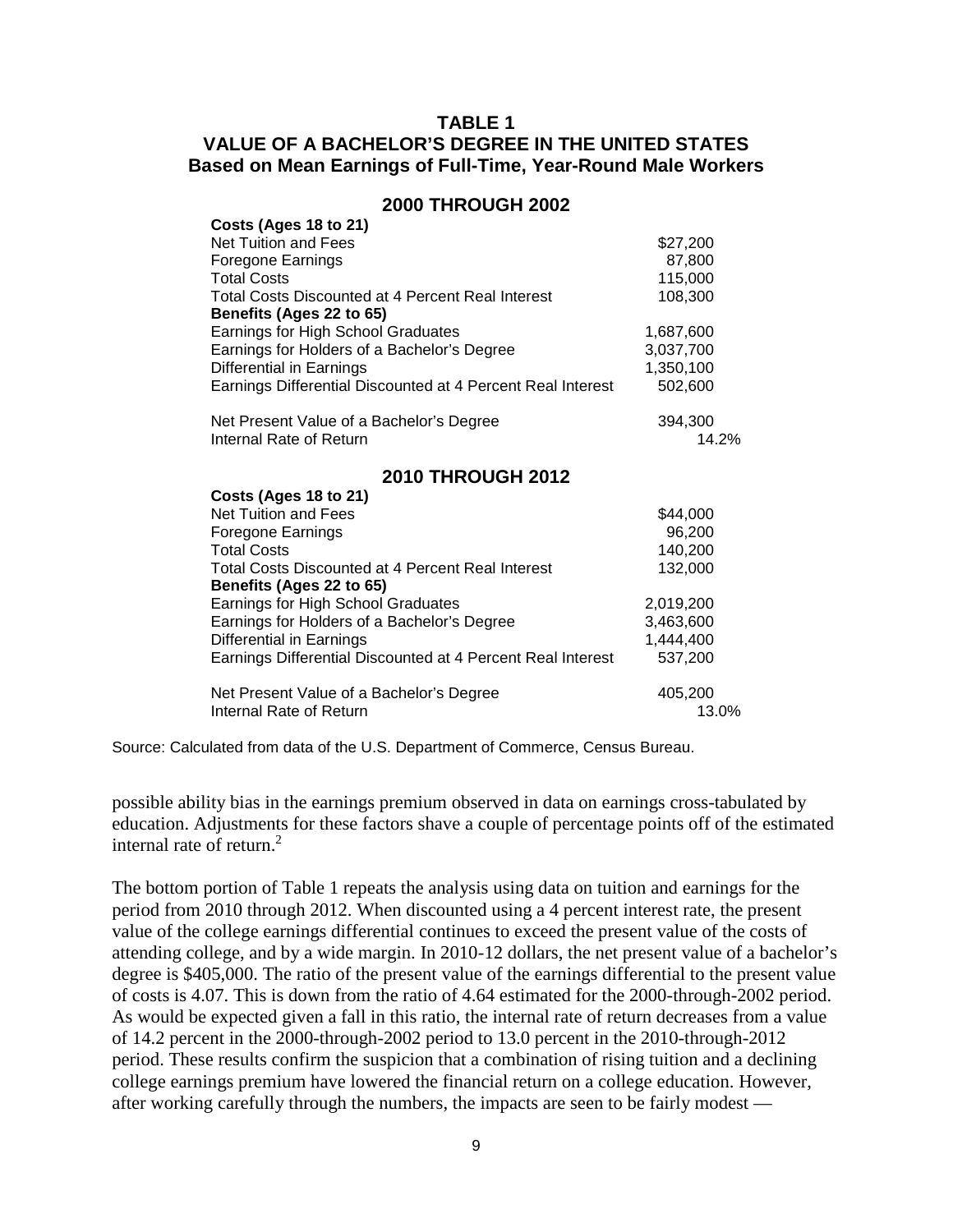lowering the return by a little more than 1 percentage point. A real annualized return of 13.0 percent is extremely high. For perspective, the average real return realized on U.S. equities over the past 100 years is on the order of 7 percent.

Tuition rates at public four-year degree-granting institutions doubled from 2001 to 2011. So it may seem surprising that the real return on a college education would have dropped by only 1 percentage point. The thing to remember, however, is that tuition rates at public universities are only one factor in determining the cost of attending college, and not even the most important one. Many students attend private schools, and tuition rates at private colleges and universities have risen more slowly, by about 47 percent over the past 10 years. Growth in financial aid has caused net tuition rates to rise even more slowly. Most importantly, however, tuition represents only one-quarter to one-third of the total cost of going to college. The larger component is the earnings foregone while the student is in school. Foregone earnings rose only 10 percent from 2000 through 2002 to 2010 through 2012, a consequence of a weak job market for very young workers with only a high school education. Combining tuition and opportunity cost, the total cost of attending college (either undiscounted or discounted) increased only 22 percent over the period. The present value of the earnings differential increased from \$502,600 to \$537,200, or 7 percent. Comparing the percentage changes in costs and benefits, it is easy to see that the ratio of the present value of benefits to costs would have declined, but would still be very high.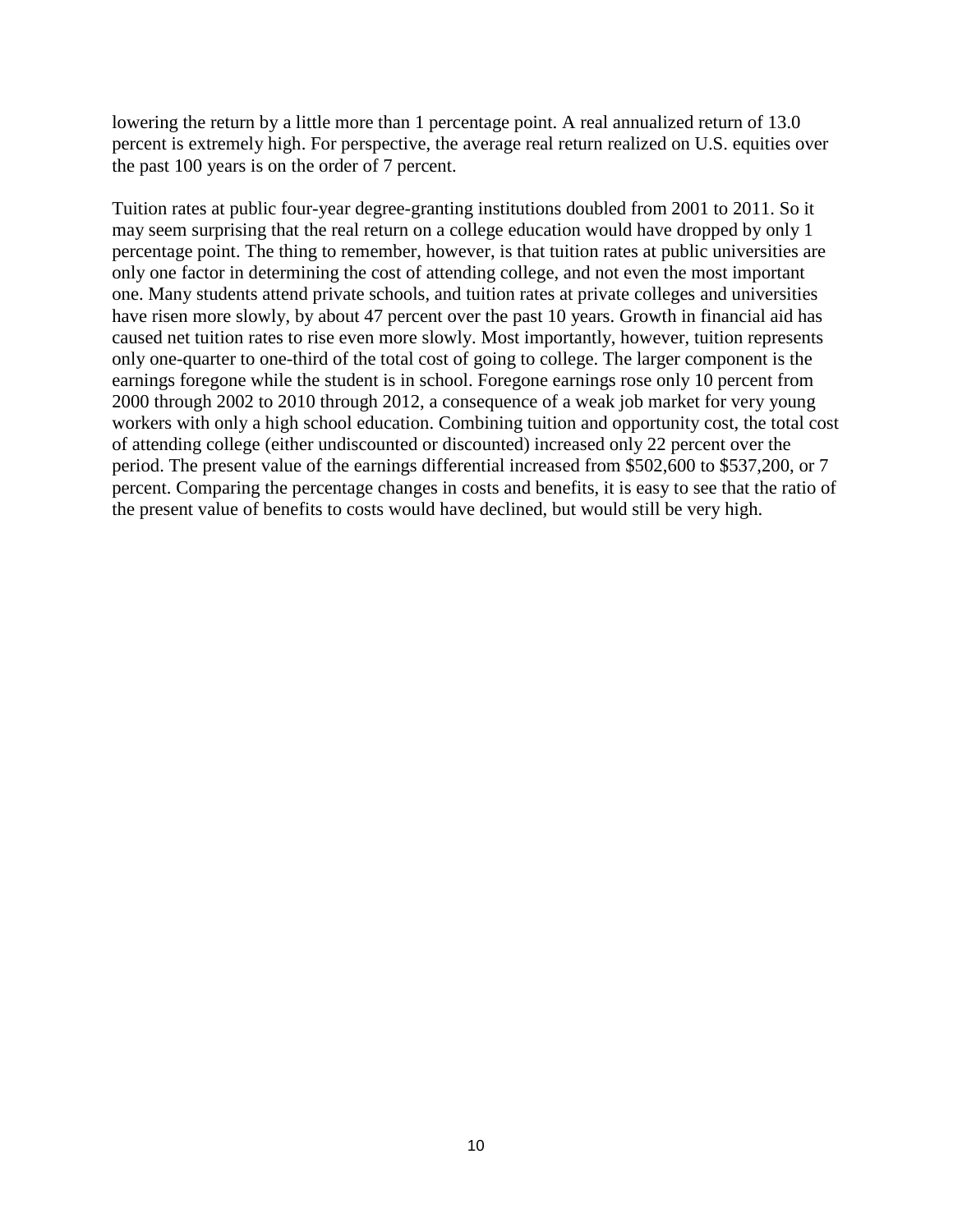### **ENDNOTES**

<sup>1</sup> There are two new sources of information on the earnings of college graduates. PayScale.com collects information from online surveys filled out by college graduates who may be interested in finding a new job and want to learn about the salaries others are receiving. Payscale has collected and now reports data for almost every institution in the country. Because the information is supplied by individuals who sign on to PayScale, there may be significant self-selection bias in the survey results. For example, it is likely that a relatively high percentage of those who sign up have been disappointed so far in their job market experiences.

Another new avenue for assembling earnings information on college graduates has been followed by several state governments including Arkansas, Colorado, Tennessee, Texas and Virginia. These states have taken the social security numbers of the graduates of their two- and four-year colleges and matched them to the earnings records in their state unemploymentinsurance programs. For graduates who are working in state, it is possible to obtain a census of very reliable data on earnings by quarter. The data reported by these states reflect only the firstyear earnings experiences of graduates. But the data are available for almost every major and certificate program in the state.

 $2$  The term "ability bias" refers to the possibility that the earnings premium observed for college graduates is partly a reflection of the fact that people who are successful in school are often those with high innate abilities and that these abilities also help them to be successful in the job market. In a lengthy survey titled "The Causal Effect of Education of Earnings," noted labor economist David Card concludes that the true average return on education is below, but not much below, the estimate suggested by simple education-earnings correlations. Evidence from studies of identical twins suggests an upward bias on the order of 10 percent in simple OLS (ordinary least squares) estimates.

As a sensitivity exercise, the calculations in Table 1 were reworked after reducing the college earnings premium in each period by 10 percent and assuming that the student takes five years to complete a bachelor's program while working 10 hours a week. With these modifications, the estimated internal rate of return drops from 14.2 percent to 12.4 percent, for the period from 2000 through 2002.